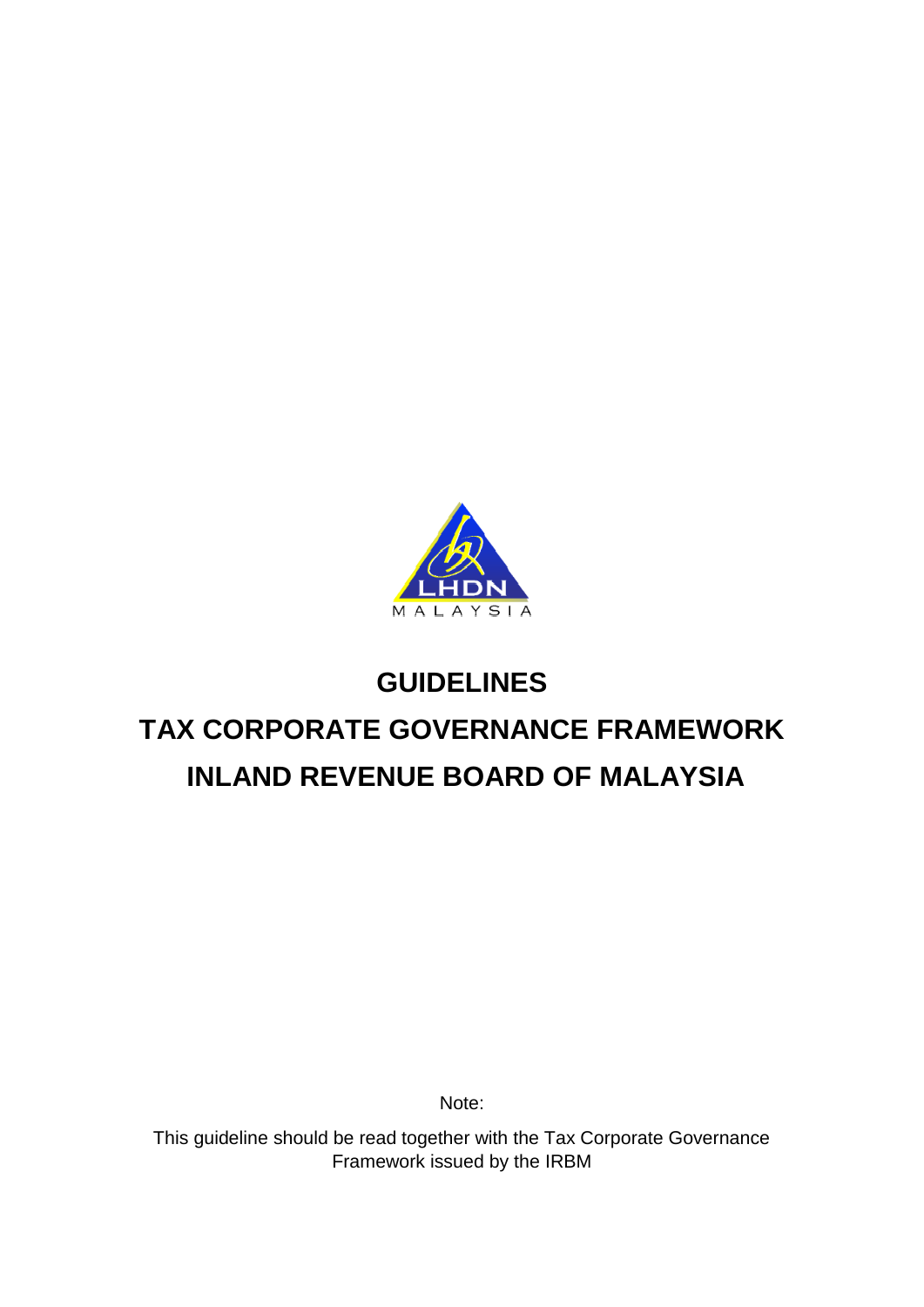# **TABLE OF CONTENTS**

| 1.              |                                                             | 1  |
|-----------------|-------------------------------------------------------------|----|
| 2.              |                                                             | 3  |
| 3.              | TAX CORPORATE GOVERNANCE PRINCIPLES                         | 3  |
| 4.              | <b>TERMS FOR APPLICATION OF TAX CORPORATE GOVERNANCE</b>    |    |
|                 |                                                             | 5  |
| 5.              |                                                             | 6  |
| 6.              | <b>REQUIREMENTS FOR THE IMPLEMENTATION OF TAX CORPORATE</b> |    |
|                 |                                                             | 6  |
| 7.              |                                                             | 7  |
| 8.              | TAX CORPORATE GOVERNANCE EVALUATION                         | 9  |
| 9.              |                                                             | 10 |
| 10 <sub>1</sub> | SUBMISSION OF ESTIMATE OF TAX PAYABLE                       | 10 |
| 11.             |                                                             | 11 |
| 12.             |                                                             | 12 |
| 13.             | SIGNIFICANT AND MATERIAL TRANSACTION APPROVAL PROCESS.      | 15 |
| 14.             |                                                             | 16 |
| 15.             |                                                             | 16 |
| 16.             |                                                             | 17 |
| 17.             |                                                             | 17 |
| 18.             |                                                             | 17 |
|                 |                                                             | 18 |
|                 |                                                             | 19 |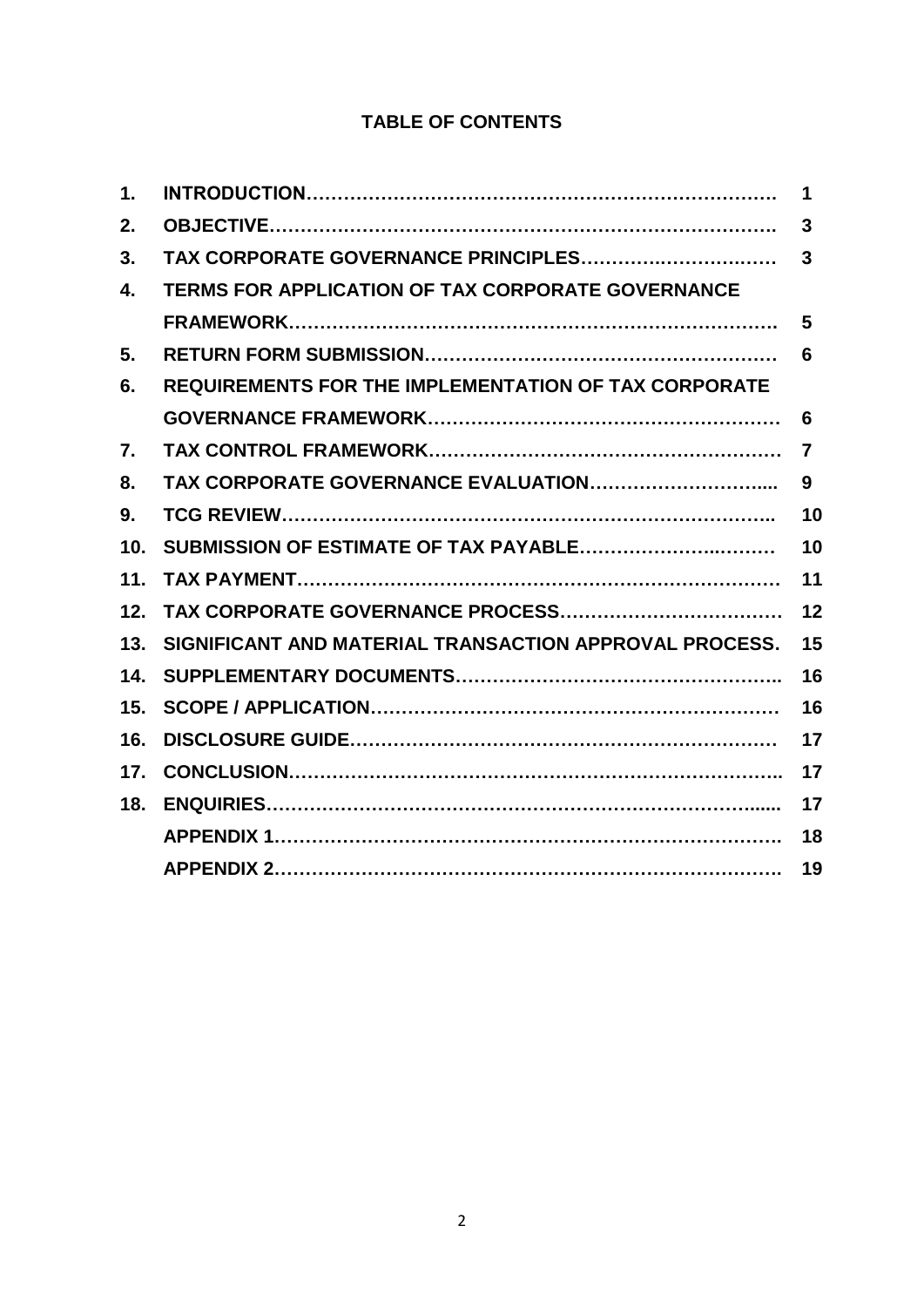# **LIST OF ABBREVIATION**

| <b>TCGF</b> | <b>Tax Corporate Governance</b><br>Framework                     |
|-------------|------------------------------------------------------------------|
| CC          | <b>Cooperative Compliance</b>                                    |
| <b>OECD</b> | <b>Organisation for Economic</b><br>Co-operation and Development |
| <b>IRBM</b> | <b>Inland Revenue Board of Malaysia</b>                          |
| <b>LSE</b>  | Large and Special Enterprises                                    |
| <b>SME</b>  | <b>Small and Medium Enterprises</b>                              |
| <b>ITRF</b> | Income Tax Return Form                                           |
| <b>TCF</b>  | <b>Tax Control Framework</b>                                     |
| <b>ICF</b>  | <b>Internal Control Framework</b>                                |
| <b>ERM</b>  | <b>Enterprise Risk Management</b>                                |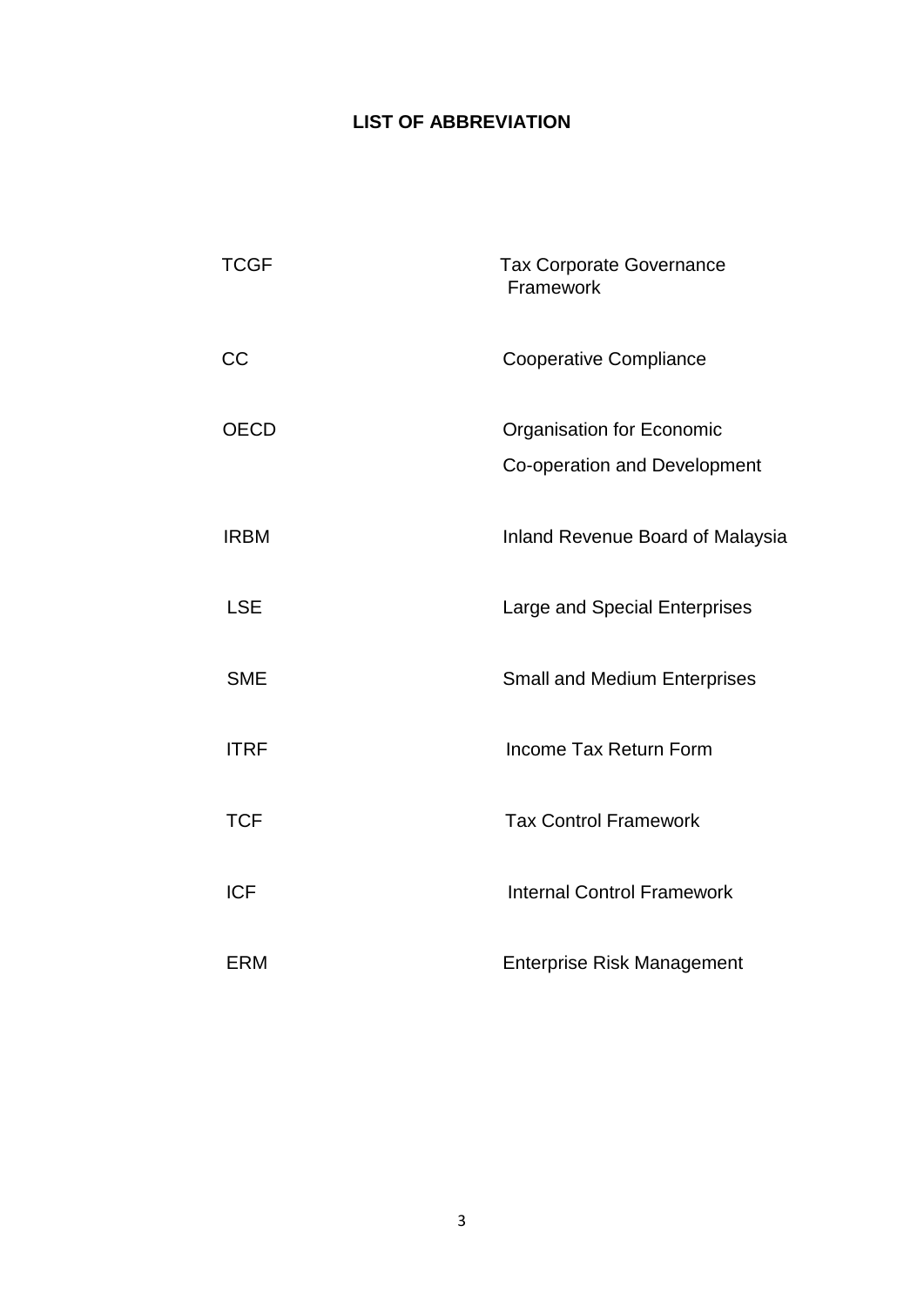## **GUIDELINES TO TAX CORPORATE GOVERNANCE FRAMEWORK**

## **1. INTRODUCTION**

Tax Corporate Governance encompasses the rules, relationships, systems, and processes under which authority is exercised and controlled within an organisation. It comprises the mechanisms by which businesses, officeholders, and those in control are held to account responsible.

The approach aims to move away from traditionally confrontational interactions to foster a mutually beneficial relationship and build an environment of trust and transparency.

OECD publications emphasize the importance of creating a "win-win situation" for both tax administrations and taxpayers. Therefore, the Tax Corporate Governance Framework (TCGF) should be based on three main pillars  $-$  (i) mutual trust, (ii) understanding, (iii) openness and transparency, and are rooted in the overall compliance strategy of the tax authority. However, they differ in terms of, for instance, threshold/eligibility criteria, their legal basis, and taxpayers interactions to ensure that high levels of compliance are achieved and maintained. In this regard, the Guidelines may be reviewed from time to time.

Tax Risk Management should be part of any good corporate governance practice. Thus, the framework should be designed to identify, manage and monitor material taxation risk to an organisation. An effective Tax Corporate Governance should cover both the strategic and operational levels.

| Strategic Level                                                                                                       | <b>Operational Level</b>                                                                       |  |  |  |
|-----------------------------------------------------------------------------------------------------------------------|------------------------------------------------------------------------------------------------|--|--|--|
| • Board and Management informed                                                                                       | • Clearly defined and understood                                                               |  |  |  |
| and involved in Tax and Tax Risk                                                                                      | roles and responsibilities around                                                              |  |  |  |
| Management                                                                                                            | <b>Tax Governance</b>                                                                          |  |  |  |
| • Developed, documented,<br>and<br>approved Tax Control Framework<br>(policies, procedures, systems, and<br>controls) | • Process to identify, report and<br>manage tax risks<br>• Accurate and reliable tax reporting |  |  |  |
| • Set clear process to evaluate and                                                                                   | • Adequately resourced tax function                                                            |  |  |  |
| manage tax risks arising on material                                                                                  | • Monitoring and implementation of                                                             |  |  |  |
| transactions                                                                                                          | changes in tax law and practices.                                                              |  |  |  |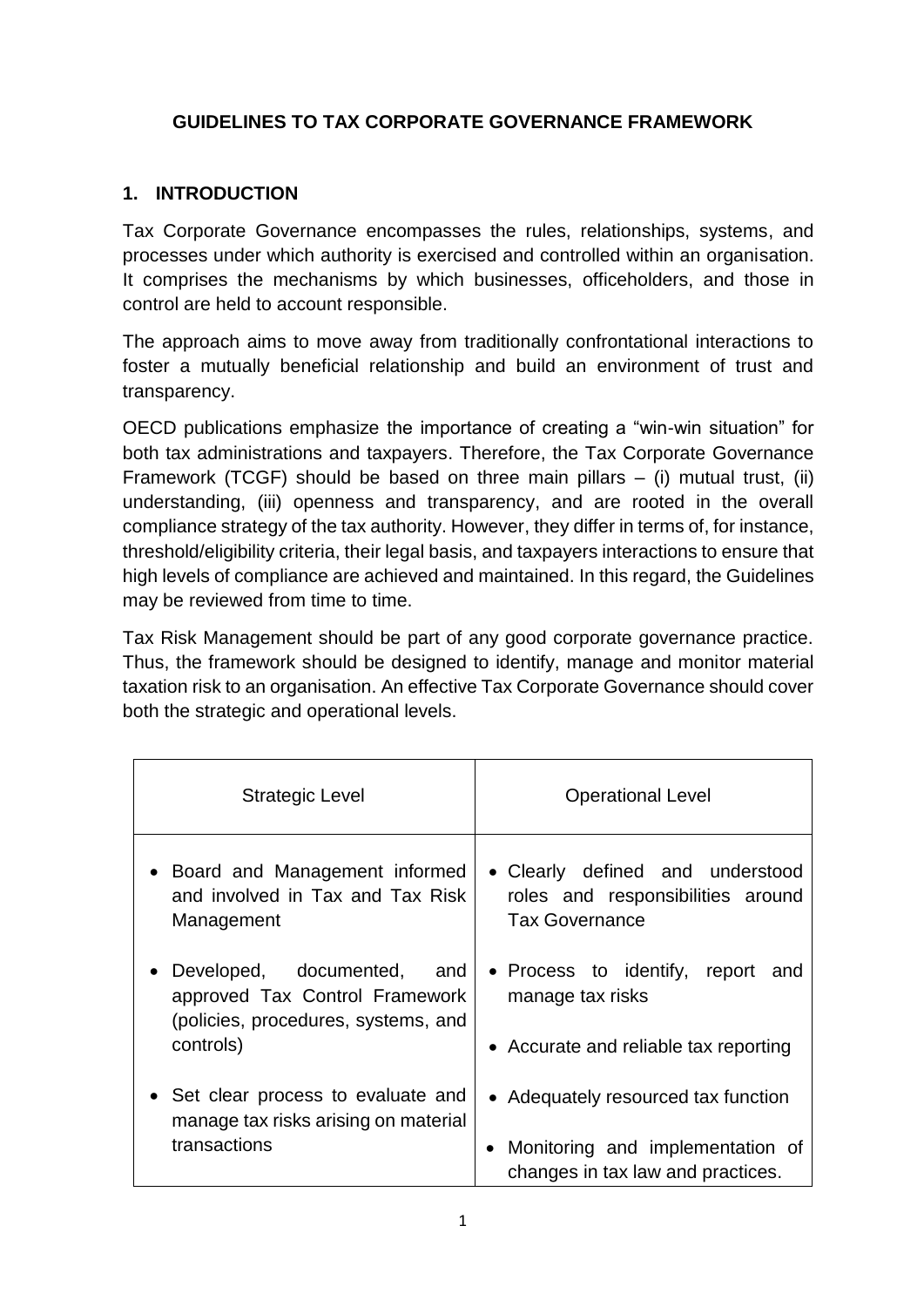| <b>Strategic Level</b>                                                                   | <b>Operational Level</b>                                             |  |  |
|------------------------------------------------------------------------------------------|----------------------------------------------------------------------|--|--|
| • Known and understood tax risk<br>appetite, approved by the Board                       | • Timely compliance with all reporting<br>and compliance obligations |  |  |
| Embedded<br>into<br>broader<br>the<br>framework<br>and<br>governance<br>business culture |                                                                      |  |  |
| Adequate provisioning for potential<br>tax liabilities                                   |                                                                      |  |  |

#### 1.1 **An Overview of Tax Corporate Governance Framework**

Tax Corporate Governance shall comprise a clear guide and disclosure on organisation code of practice, overall roles and responsibilities, tax reporting, significant and material transactions, tax compliance, and supplementary documentation.



#### 1.2 **Disclaimer**

This guideline is provided only as a guide to assist in the dissemination and awareness of Tax Corporate Governance. It is a supplement to the taxpayer's corporate compliance reference materials. Each taxpayer must determine how a specific requirement applied to its particular circumstances and any other areas that need to be addressed.

\*Kindly note that the guideline is not intended to capture all regulatory governance on an exhaustive basis.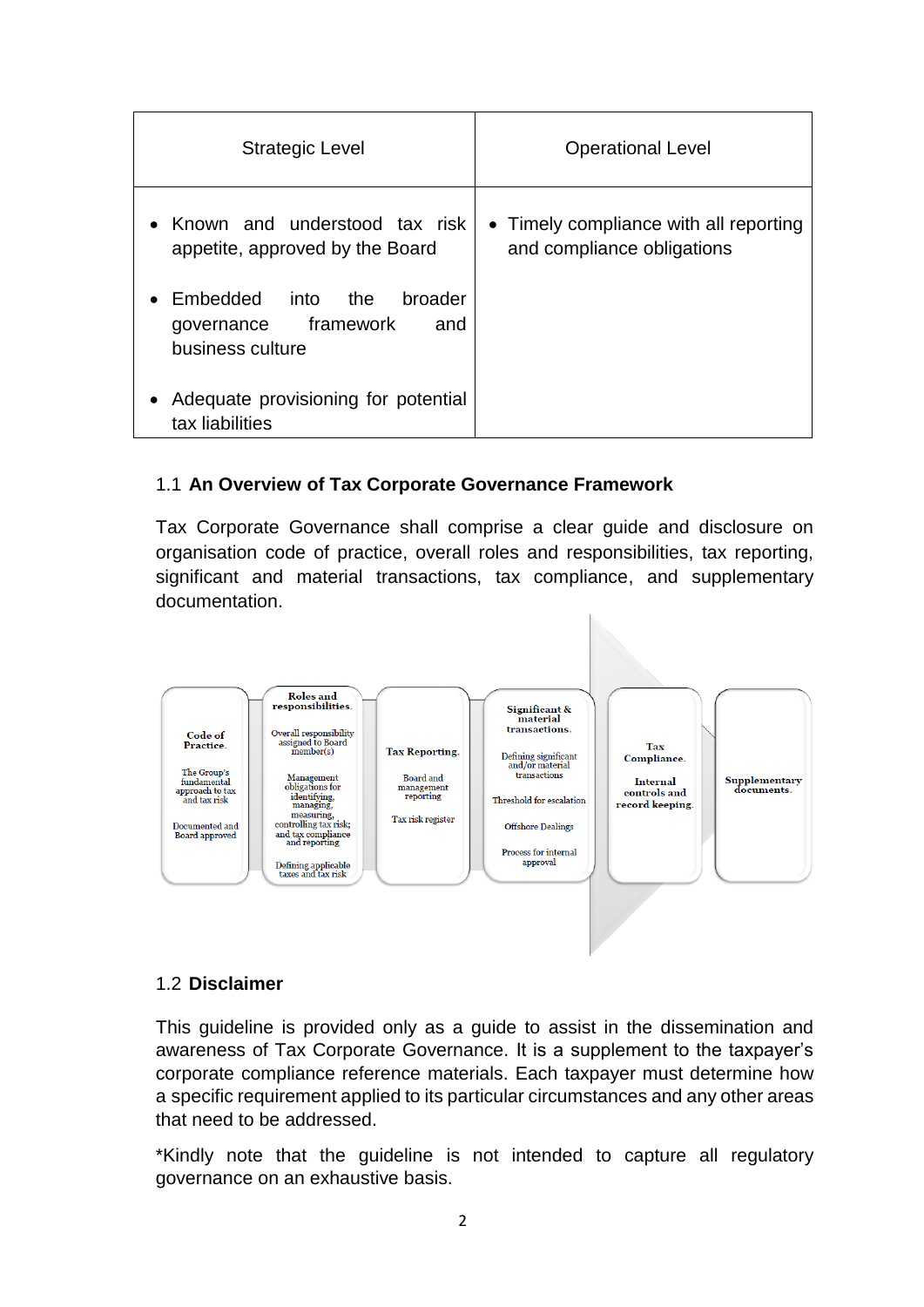# **2. OBJECTIVES**

The objective of this guideline is to guide the organisation in designing and operating its Tax Corporate Governance Framework. It is intended to support the framework issued by IRBM through a more in-depth explanation of the items and processes in TCG practice.

TCG can benefit both the Taxpayers and Tax Authority in terms of:

## I. **Provide Greater Certainty**

With the implementation of TCGF, the tax-related issues can be identified earlier and mitigation action can be taken properly. A well-functioned TCGF will provide greater certainty to the Tax Authority in terms of tax risk management and reporting by the business entity. It supports the idea that sufficient action has been taken to ensure tax compliance.

#### II. **Earlier Resolution Of Tax Issues**

With better certainty, the tax authority can make a better judgement and this implies earlier resolution of tax issues.

#### III. **Better Transparency**

Transparency can be achieved primarily through tax returns and information disclosure. Companies can develop tax transparency as a parameter they need to take into account, which requires them to adapt to be ready and prepared to be transparent. The need to understand a taxpayer's overall tax situation applies to all taxpayers (natural persons and companies). However, more transparency is needed in the case of businesses operating in several jurisdictions.

Owners or managers should be able to form the view that the financial records of the business, including tax reporting, reflect a true and fair view of that business. In the end, effective tax governance is demonstrated by meeting obligations including lodgment and payment obligations in full and on time.

# **3. TAX CORPORATE GOVERNANCE PRINCIPLES**

The framework outlines the IRBM's expectation on the application of the principles of Tax Corporate Governance within an organisational setting. The OECD identifies the following six principles in creating a good TCGF in its report on Co-operative Tax Compliance:

# (a) **Tax Strategy Established**

The tax strategy should be documented and owned by the Board of Directors (BOD) / senior management of the enterprise. The IRBM do not set the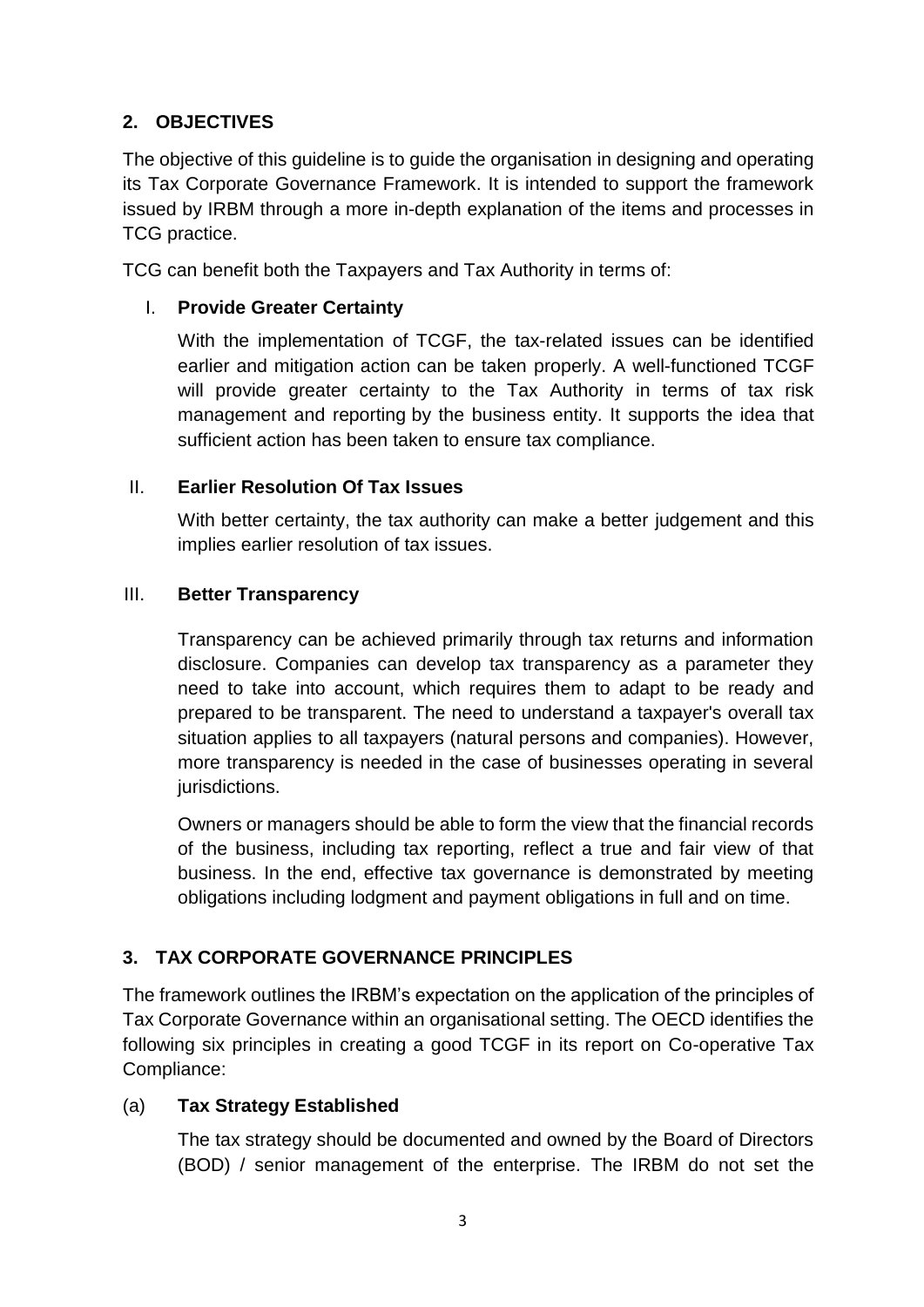reporting format on how the strategy needs to be documented. However, the establishment of the tax strategy needs to be formalized through approval by the BOD / senior management.

#### (b) **Applied Comprehensively**

All transactions entered into by an enterprise are capable of affecting its position in one way or another, which means that the TCGF needs to be able to govern the full range of the enterprise's activities and ideally should be embedded in the day-to-day management of business operations. This indicates how the activities are being reported by the taxpayers. If the transaction gives a significant impact on the organisation, it should be clearly stated in the organisation's report.

## (c) **Responsibility Assigned**

The board of an enterprise is accountable for the design, implementation, and effectiveness of the tax control framework of that enterprise. The role of the enterprise's tax department and its responsibility for the implementation of the TCGF should be recognized and properly resourced. The tax control framework not only involves the enterprise's tax departments but the whole entity in the organisation's tax ecosystem. Therefore, the responsibility in each process must be properly assigned. (refer paragraph no.7)

#### (d) **Governance Documented**

There needs to be a system of rules and reporting that ensures transactions and events are compared with the expected norms and potential risks of noncompliance identified and managed. This governance process should be explicitly documented and sufficient resources deployed to implement the TCGF and review its effectiveness periodically.

# (e) **Testing Performed**

Compliance with the policies and processes embodied in the TCGF should be the subject of regular monitoring, testing, and maintenance. The testing procedures can be performed by an independent person such as an organisation internal audit or professional bodies appointed by the organisation from time to time (at least once a year). For documentation purposes, it is advised that the testing result should be reported properly and made available upon request by the IRBM.

#### (f) **Assurance Provided**

The TCGF should be capable of providing assurance to stakeholders, including external stakeholders such as a tax administration, that tax risks are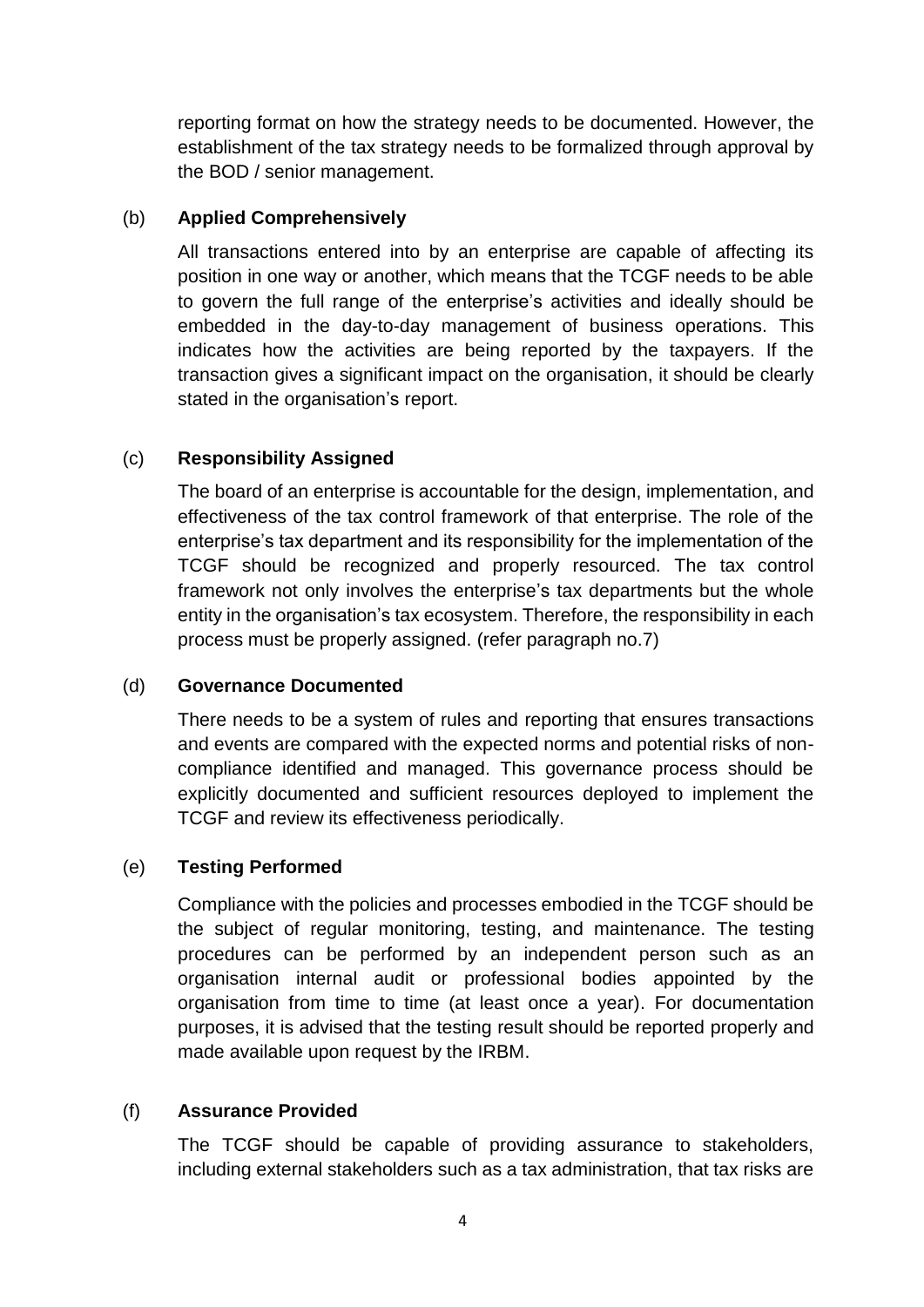subject to proper control and that outputs such as tax returns can be relied upon. This is accomplished by establishing the entity's "risk appetite" and then by ensuring that their Risk Management Framework is capable of identifying departures from that with mechanisms for mitigating/eliminating the additional risk.

**NOTE**: IRBM recommends that organisations consider adopting a TCGF that is suited to their circumstances and the needs of the relevant local corporate rules and legislation.

# **4. TERMS FOR APPLICATION OF TAX CORPORATE GOVERNANCE FRAMEWORK**

Tax Corporate Governance Framework is suitable for all sizes and types of businesses that give priorities and resources to corporate governance matters. However, it is recommended for large corporations to have their tax strategy published and tax control framework within the organisation, as well as Board and/or top management endorsement of the above-mentioned tax documents.

#### 4.1 **Our Criteria**

For this guideline, we are looking for companies that meet the following criteria for TCG application:

- (a) Large Companies / Public listed (with turnover 100mil and above)
- (b) Companies which have won the best IRBM Taxpayer Award
- (c) Government-Linked Companies /State-Owned Enterprise
- (d) Compliant taxpayers (return form submission and tax payment)

# 4.2 **Application of Tax Corporate Governance**

The application of the Tax Corporate Governance Framework is based voluntarily.

Taxpayers who are interested and satisfy the pre-requisites of TCGF can submit the application form to IRBM to officially participate in the programme.

**An Authentication Letter** (surat pengesahan) will be given to taxpayers once the IRBM is satisfied with the internal control after performing the preliminary review and assessment process.

# 4.3 **TCGF Programme Timeframe**

The proposed time frame from the date of acceptance of the participant by the IRBM to the award of participation status: 8 - 12 months, with a potential extension of time application subject to IRBM's approval.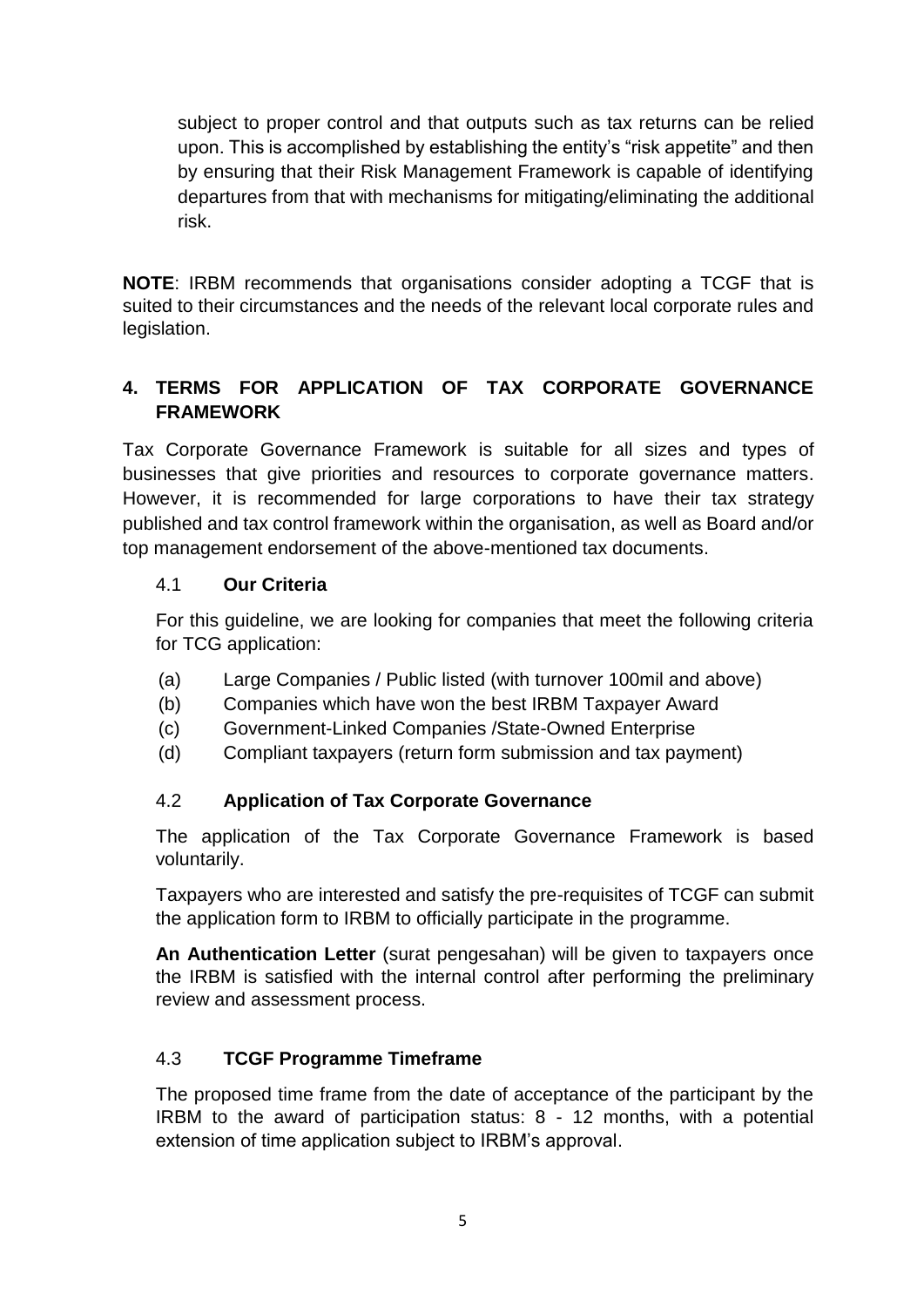#### **Other consideration:**

Since the TCGF are subjected to steady and consistent reporting. A renewal process is necessary from time to time to ensure that the oorganisation'sTCGF continues to meet the standards for the programme.

The validity of the IRBM's Authentication Letter is subjected to the above process.

#### **5. RETURN FORM SUBMISSION**

- 5.1 Return Form (RF) submission as per requirement stated in the ITA 1967.
- 5.2 The taxpayer has the right to submit an Amended Return Form (ARF) if there is any amendment after submitting the RF pursuant to Section 77B of the ITA 1967.

#### 5.3 **Voluntary Disclosure**

Voluntary Disclosure can be done by the taxpayer after the submission of the Return Form as set out in the Tax Audit Framework (TAF).

## **6. REQUIREMENT FOR IMPLEMENTATION OF TAX CORPORATE GOVERNANCE FRAMEWORK**

- 6.1 A well-functioned Tax Control Framework (TCF) is an internal control instrument that focuses specifically on a business's tax processes. These are not necessarily restricted to the tax department. A TCF forms an integral part of a organisation's Business or Internal Control Framework (ICF). Process owner(s) from business and departmental functions should maintain a standard operating procedure (SOP) to demonstrate that key controls under the ICF are carried-out.
- 6.2 Transparency, trust, and mutual understanding between taxpayers and tax authorities in relation to organisation activities, transactions, regulations, and tax laws.
- 6.3 Preparation, storage of records and documents of business transactions must be complete and orderly. Process owner(s) from business and departmental functions should maintain SOP to demonstrate that the above requirements are enforced.
- 6.4 Preparation and submission of special accounts (if any).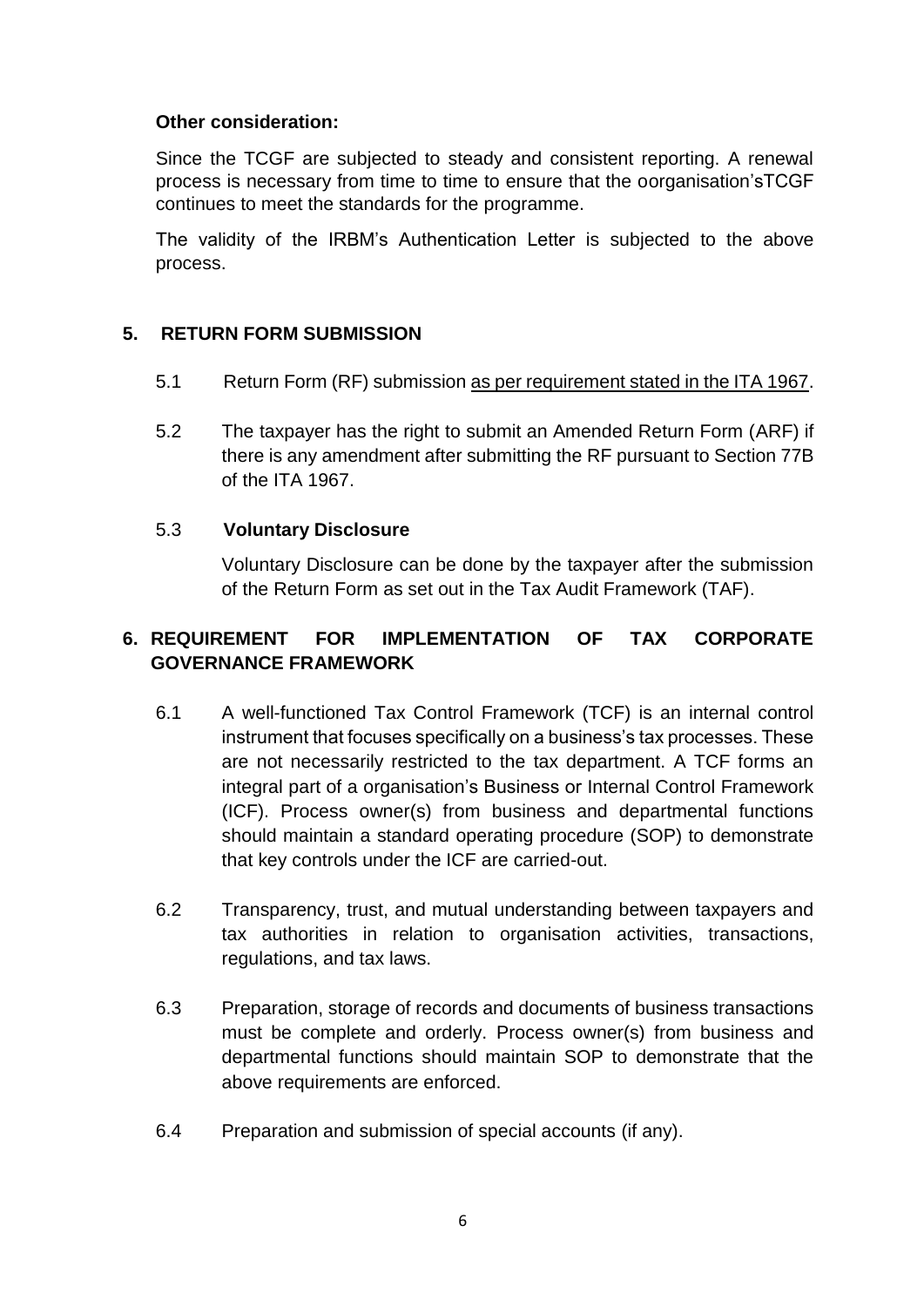# **7. TAX CONTROL FRAMEWORK**

7.1 The Tax Control Framework (TCF) is a system for identifying, overcoming, controlling, and reporting tax risks. This framework forms part of a business control framework that is different for each organisation. The objective of this framework is to form tax functions within an effective, efficient, and transparent organisation.

### 7.2 **Elements of Tax Control Framework**

- 1) Strategic tax control / risk identification evaluation:
	- Tax strategy
	- (The tax strategy should be endorsed by the Board or top management of the organisation and published on an annual basis, by reference to the period covered by the business's annual report or accounts)
	- *"tax risk appetite"*
	- principles of governance
	- responsibility structure
- 2) Tax management control / control activities framework:
	- Business planning cycle and control processes including monitoring.
	- Tax management information
- 3) Tax operation control
	- Taxation and control processes.
	- Information technology (IT) processes related to taxation and control.
- 4) Reporting and continuous monitoring
- 7.3 In developing the TCF, there are no specific formats to follow because each business has different levels of need. However, we proposed that the formed TCF should have the key component for better effectiveness.

IRBM has outlined the key component (building blocks) of the Tax Control Framework. The Control Framework should cover:

#### 1) **Tax Organisation**

Taxpayers are required to understand the taxation process in each subsidiary organisation, business, and division besides knowing the duties and responsibilities of the employees involved.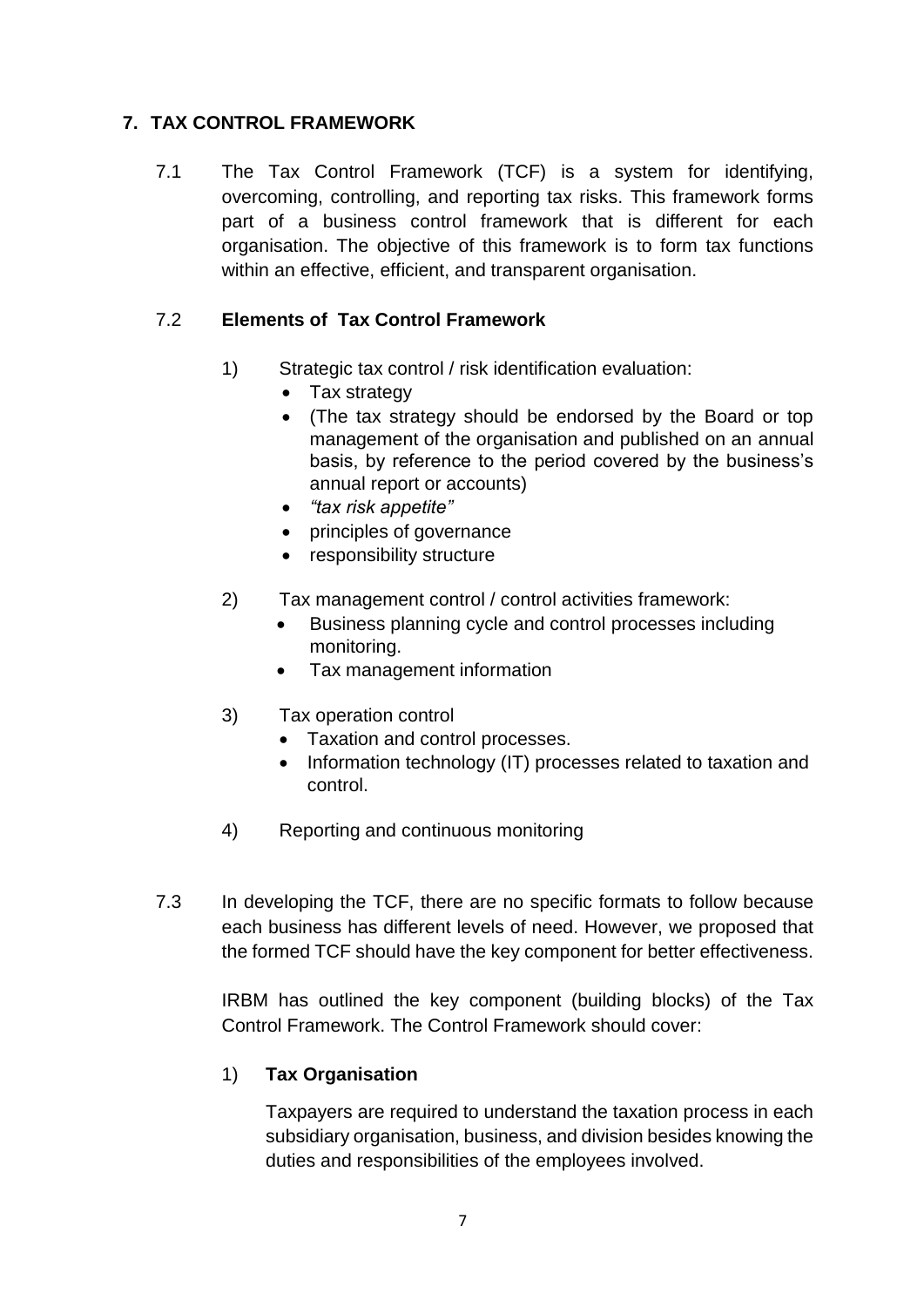## 2) **Tax Planning**

Control over the effects of taxation for each business activity. Tax planning should be in accordance with the organisation's risk appetite. Taxpayers are advised to obtain consultancy services from suitably qualified professionals and where necessary seek an advance ruling from IRBM.

## 3) **Tax Risk Management**

Identify the risks of each situation/activity that may have a tax effect. Assess risks and make comparisons with the organisation's risk appetite then implement controls.

#### 4) **Communication**

Communicate taxation strategies to all related personnel.

#### 5) **Information Strategy**

Automates control in the organisation's system.

#### 6) **Monitoring**

Ensure that the control plan is implemented best. This includes monitoring in terms of tax file registration, submission of Income Tax Return Forms (ITRF), tax reporting, tax payments, and other applicable reporting.

#### 7) **Tax Accounting**

The tax component must be identified in the financial statements (income statement, balance sheet, cash flow statement).

#### Example:

- $\triangleright$  Deferred income tax liabilities can be included in the long-term liabilities section of the balance sheet.
- $\triangleright$  Sales tax are usually listed on the balance sheet as current liabilities

#### 8) **Tax Compliance**

Tax compliance shall cover four areas of compliance which are tax registration, tax filing, tax reporting and tax payment.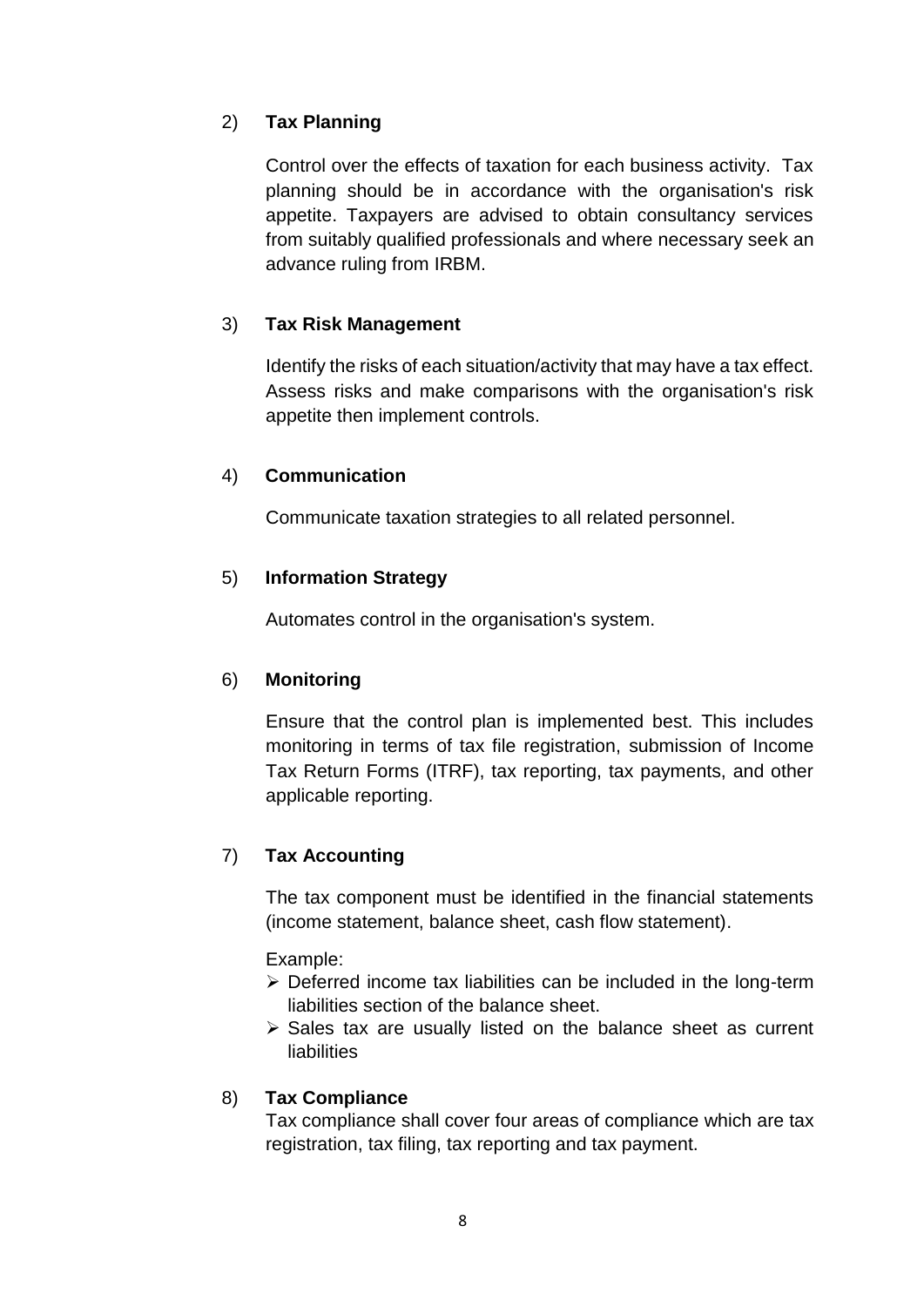# 7.4 **Control Testing**

Testing of TCF should combine the monitoring process with the maintenance of the framework.

The monitoring component should contain feedback tools and solutions to detect and correct errors and improve the TCF so that any errors are not repeated.

**Maintenance should take place regularly** and **follow any fundamental changes to the business**, such as changes in business strategy, in the board, in the tax department, in tax legislation, in the business structure or model, in the supply chain, and following major acquisition or disposal.

Monitoring the TCF is the **responsibility of the organisation** however the revenue body shall conduct real-time testing to assure itself that the TCF is functioning and producing the expected outcome.

Processes exist to regularly test the effectiveness of the organisation's internal controls and rules to manage and report on business risks.

What we look for:

- develop audit plans for testing systems and controls relating to tax functions.
- document process for retaining working papers, reconciliation processes, and error exception processes.
- Set audit committee reviews of the effectiveness of controls and procedures in place.

# **8. TAX CORPORATE GOVERNANCE EVALUATION**

- 8.1 Upon TCG review, the effectiveness of tax corporate governance will be evaluated.
- 8.2 Evaluation will be based on how the following functions influence organisation tax compliance:
	- 1) Engagement and guidance of top management,
	- 2) Organisation and functions of accounting and audit divisions,
	- 3) Tax and accounting procedures with internal checks and balances,
	- 4) Dissemination of information and recurrence prevention measures, and
	- 5) Measures to control inappropriate acts.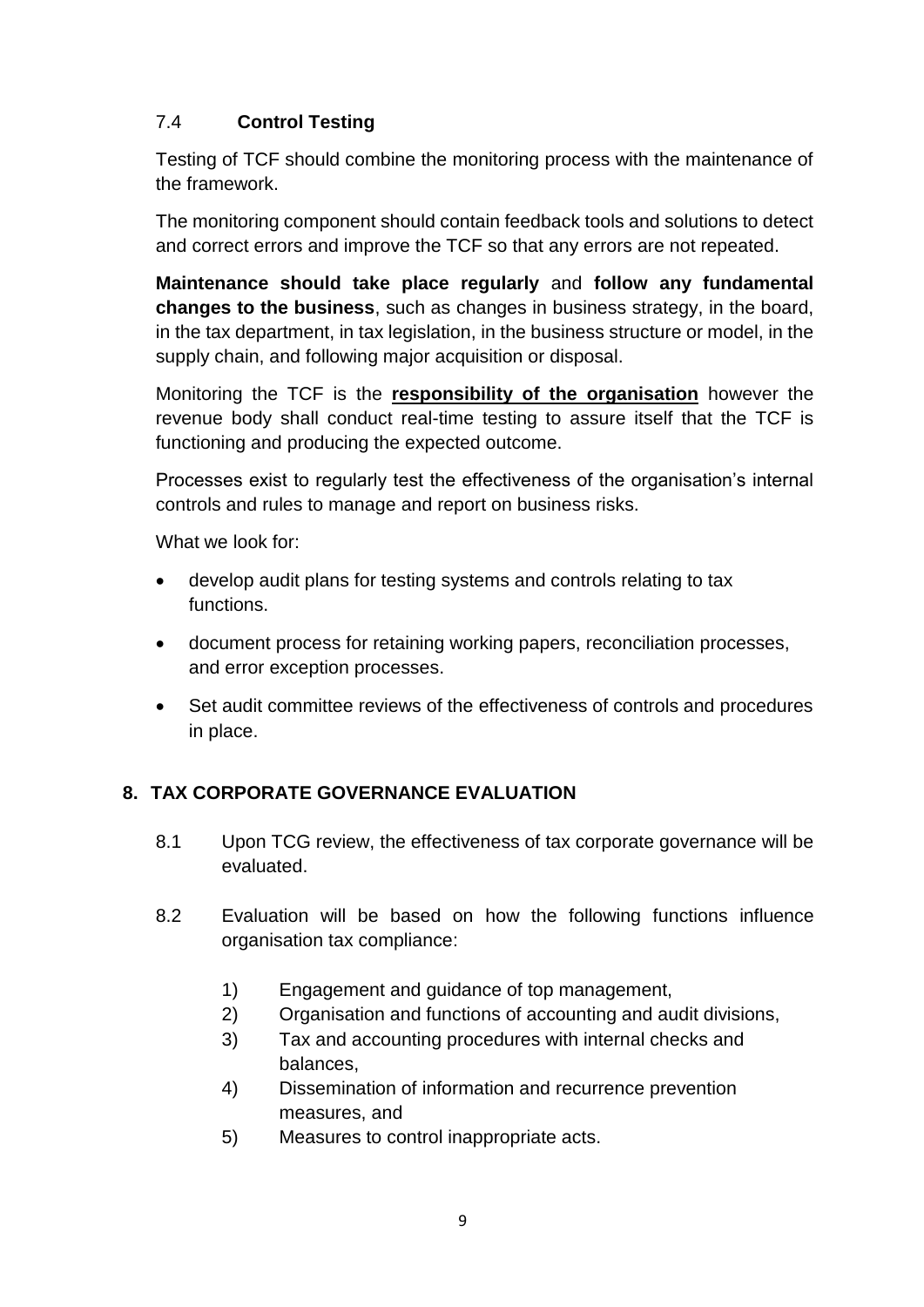8.3 The IRBM may conduct a review of the organisation's TCGF from time to time. As per paragraph 4.2, the Authentication Letter (surat pengesahan) or statement issued on the organisation on TCGF based on the review shall not indicate IRBM evaluation on the effectiveness of the organisation TCGF. In this regard, taxpayers should perform a selfassessment or self-certification on the effectiveness of the ICF.

#### **9. TCG REVIEW**

- 9.1 IRBM will conduct a TCG review for the organisations that participated in the program.
- 9.2 Taxpayers who fulfil the requirement and criteria listed by IRBM will be deemed to be qualified for the benefits of the program and shall not be subjected to audit and investigation.

#### 9.3 **Access to Taxpayer's TCG Review Report**

The internally reviewed reports on tax matters should be made available when the organisations is approached for a review by IRBM.

The report is contemporaneously recorded to show the commitment of the organisation on tax matters. IRBM can use this document to review their tax position and consider no penalty to be imposed on any tax issue arise.

9.4 In the implementation of the Cooperative Compliance, the tax administrator will set meetings/discussions with taxpayers to discuss the submission of return forms of income tax, risks identified through TCF, the risks identified by tax administrators, and other related matters.

#### **10.SUBMISSION OF ESTIMATE OF TAX PAYABLE**

- 10.1 Companies, co-operatives societies, trust bodies, and limited liability partnerships (LLPs) in operation must submit e-CP204/CP250 not later than 30 days before the commencement of the basis period for a year of assessment.
- 10.2 Companies, co-operatives societies, trust bodies, and LLPs that have just commenced operations and have a first basis period for a year of assessment of not less than six (6) months, e-CP204/CP250 must be submitted within three (3) months from the date of commencement of operations.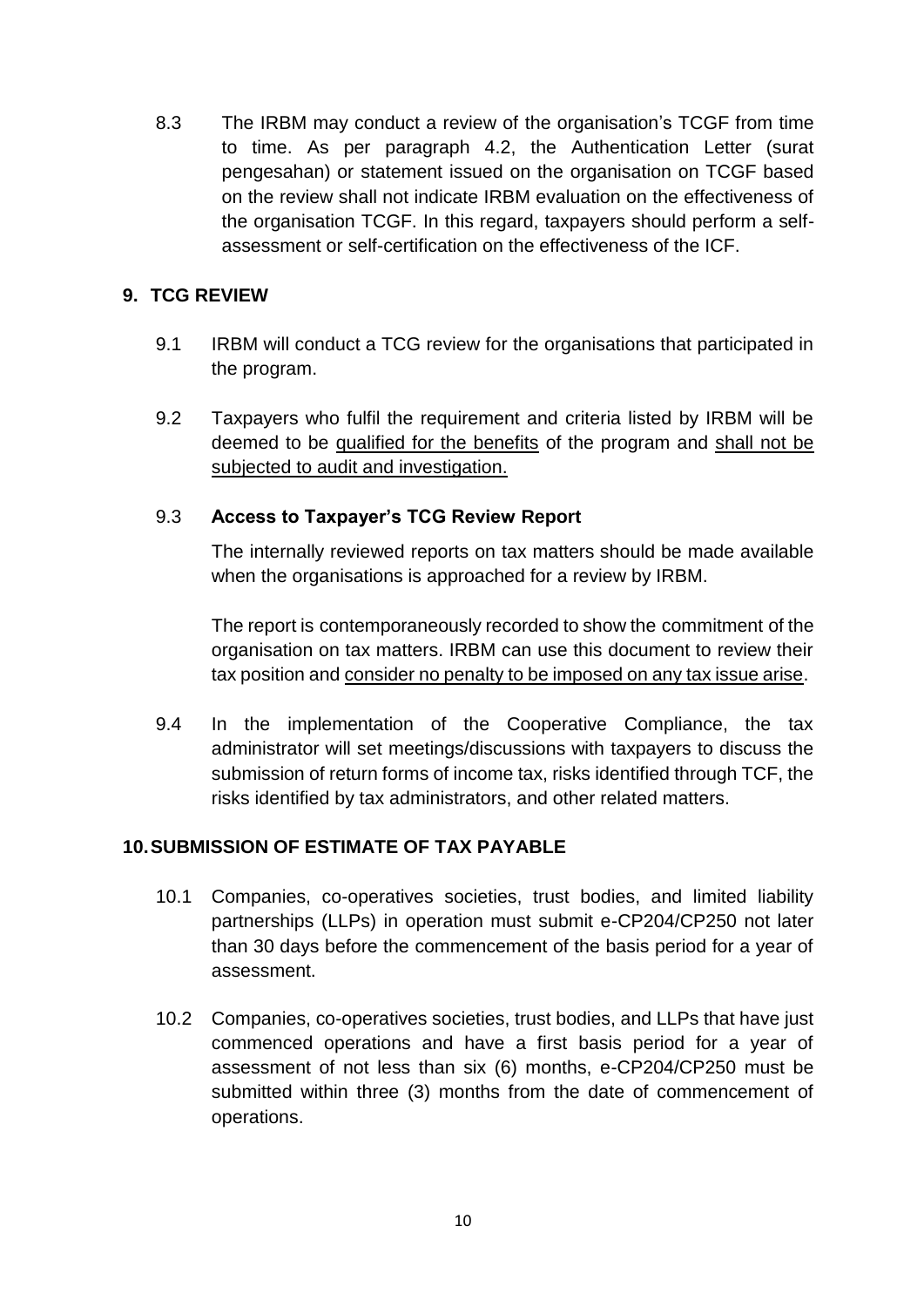10.3 Form CP204/CP250 for a year of assessment can be amended in the 6th or 9th month or both in the basis period for a year of assessment.

# **11.TAX PAYMENT**

#### 11.1 **Advance payment**

- CP 204/ CP250 All companies, co-operative societies, trust bodies, and LLPs are required to pay their monthly instalment by the fifteenth day of a calendar month beginning from the second month of the basis period for the year of assessment in respect of which that estimate has been furnished.
- Monthly tax deduction Employer shall pay to the Director-General, not later than the fifteen day of every calendar month, the total amount of tax deducted or should have been deducted by him from the remuneration of employees during the preceding calendar month.

## 11.2 **Payment of Balance of Tax**

- Tax amount or the balance due, after deducting advance payments, (or the full amount, if no advance payments have been made) shall be paid within the stipulated time or in accordance with such other terms as may be mutually agreed.
- Once the actual tax for any year of assessment is determined (Deemed assessment), the balance of tax i.e. the actual tax after deducting the instalment amount (if any), must be paid within the allowable period.
- For a formal assessment, the balance of tax must be paid within 30 days from the assessment notice served.

#### 11.3 **Withholding Tax**

 A person (referred herein as "payer") is liable to make payment (other than the income of non-resident public entertainers) to a non-resident person (NR payee), shall deduct withholding tax at the prescribed rate from such payment and (whether such tax has been deducted or not) pay that tax to the Director General of Inland Revenue within one month after such payment has been paid or credited to the NR payee.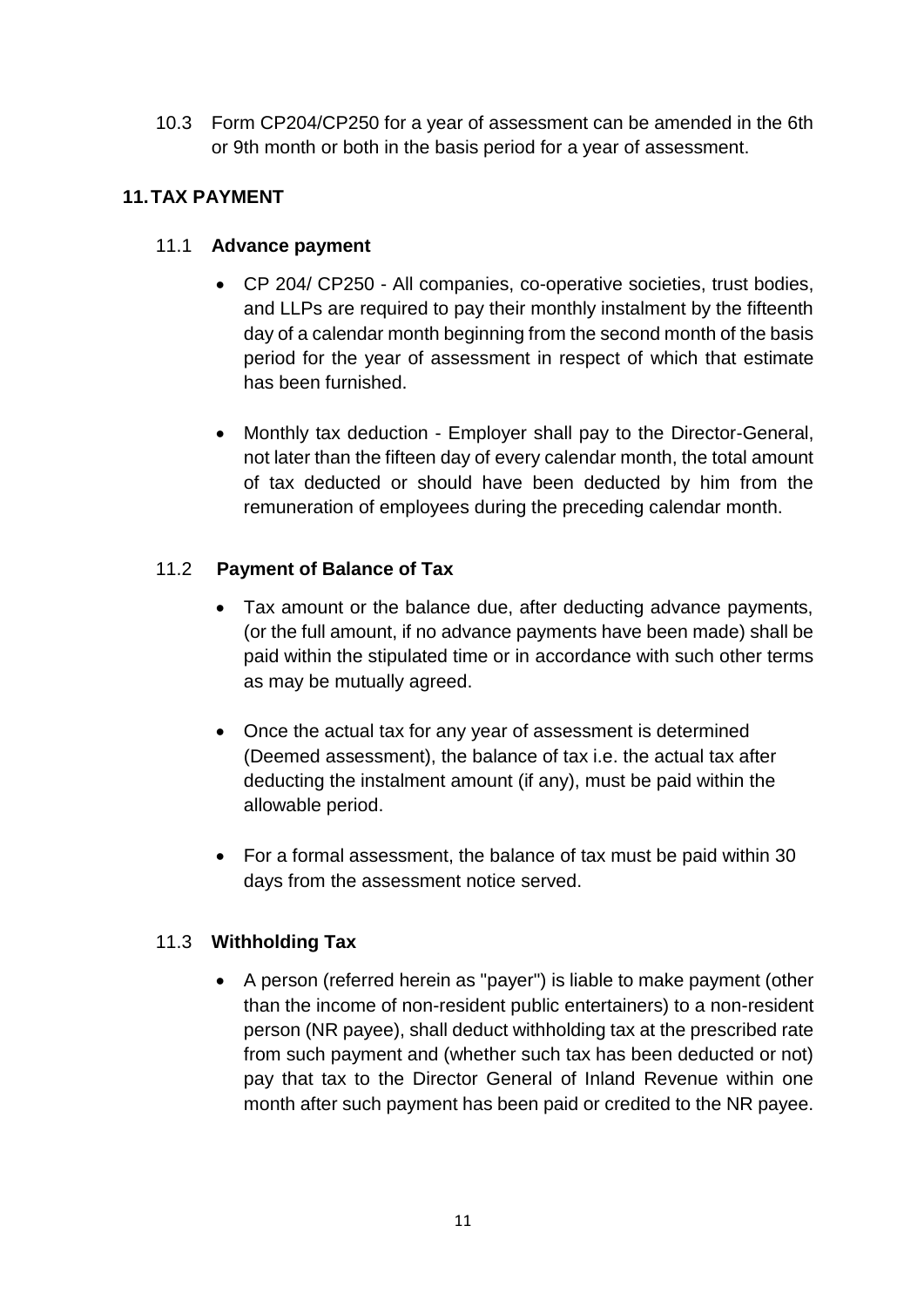## 11.4 **Taxation on Labuan Business Activities**

A Labuan entity must make full payment to:

- a) tax charged for a year of assessment; or
- b) tax charged for a year of assessment after deduction of tax rebate under section 8A of the Labuan Business Activity Tax Act 1990 (LBATA) (if any) while filing profit statements and statutory declaration under section 5 of the LBATA.

## 11.5 **Real Property Gains Tax (RPGT)**

- The acquirer must retain all the consideration or 3% of the total value of the consideration (whichever is lower) and the payment must be paid to the Director General of Inland Revenue (DGIR) within 60 days after the date of disposal of the asset.
- For disposal of assets involving non-citizen and non-permanent resident disposal, the acquirer must retain all consideration or 7% of the total value of the consideration (whichever is lower) and the payment must be paid to DGIR within 60 days after the date of disposal of assets.
- Where the disposer is a company incorporated in Malaysia or a trustee of a trust or a body of persons registered under any written law in Malaysia and the chargeable asset is disposed within 3 years of its acquisition date, the acquirer shall retain 5% of the value of the consideration and pay this to the DGIR within 60 days of the disposal.
- RPGT payment must be paid by the disposer within 30 days from the date the Notice of Assessment is served whether there is an appeal or not against the assessment.

#### **12.TAX CORPORATE GOVERNANCE PROCESS**

TCG will require more structured, well-documented policies and procedures and an independent controls testing programme. To be effective, a TCGF should provide a real, practical tool for managing risk. The process characteristics can differ from one organisation to another.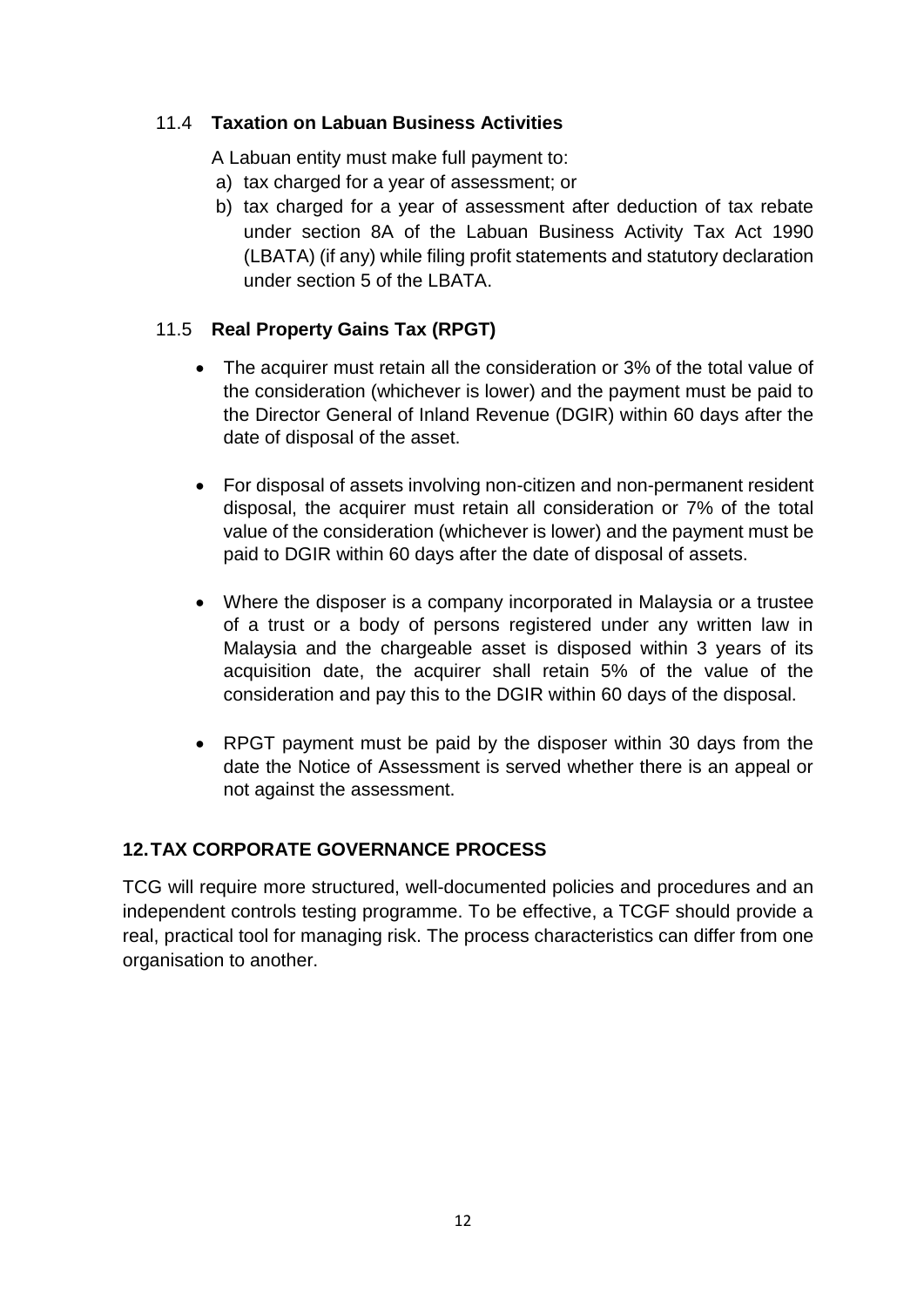An approach to implementing tax governance procedures is described in the following process.

#### **STEP 1: GETTING READY**

#### **Satisfy pre-requisites**

To establish or strengthen your tax governance and tax risk management framework and policies to manage tax risks. These are the suggested prerequisites needed.

| <b>Tax Policy</b>                               | • Review Tax Strategy<br>• Develop or Update Tax Policy      |  |  |  |  |
|-------------------------------------------------|--------------------------------------------------------------|--|--|--|--|
|                                                 | • Review current tax risks                                   |  |  |  |  |
| <b>Tax Risk and Controls</b>                    | • Determine key Tax Procedures and<br>Controls               |  |  |  |  |
|                                                 |                                                              |  |  |  |  |
| <b>Document Procedures</b><br>and Test Controls | • Document Key Tax Procedures<br>• Develop a Testing Program |  |  |  |  |

# **Preliminary self-assessment using SELF-REVIEW ASSESSMENT TEMPLATE (APPENDIX 1)**

- The template is intended to be a risk-assessing tool for organisations.

Examples of Items to be included in the self-review assessment template are:

#### **A. Tax Strategy**

#### **B. Tax risk management controls**

- 1. Control environment
- 2. Systems and controls
- 3. Tax risk management
- 4. Change management
- 5. Information
- 6. Review assessment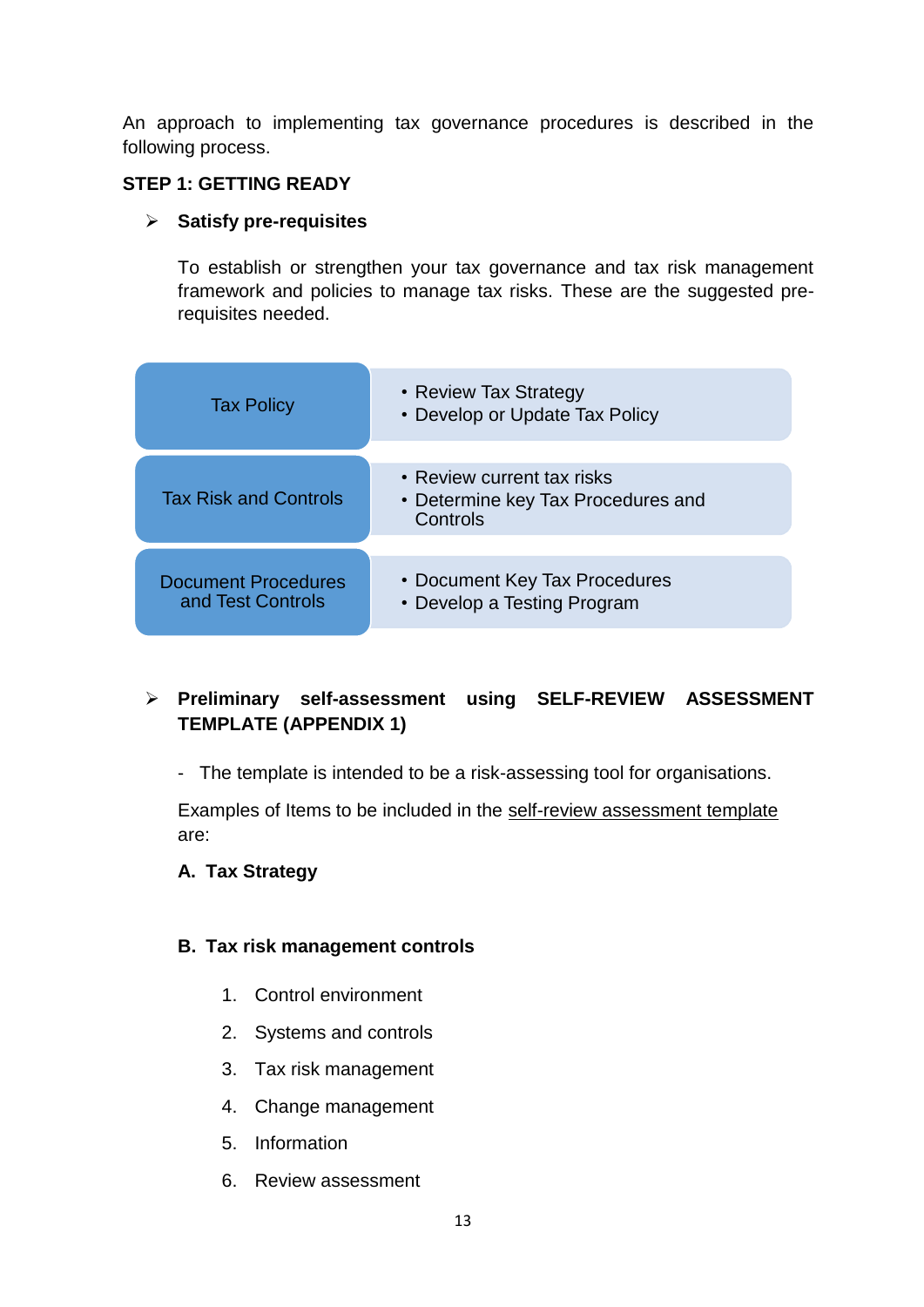# **C. Transactions**

- 1. Tax classification of transactions
- 2. Provision movement
- 3. Capital allowances
- 4. Payment to non-residents
- 5. Transfer pricing
- 6. Record keeping

## **D. Tax Reporting**

- 1. Information extraction
- 2. Checks and approvals
- 3. Submission of returns

## **Submission of participation form**

## **STEP 2: REVIEW BY INDEPENDENT REVIEWER**

- $\triangleright$  Appointment of the independent reviewer by the participants to perform a review assessment on the TCGF.
- $\triangleright$  The independent reviewer is the management and internal audit (for large corporates), or professional firms engaged by entities to perform agreed-upon procedures review of tax risk management and governance framework.

#### **STEP 3: SUBMISSION OF SELF-REVIEW ASSESSMENT REPORT AND REPORT FINDINGS PREPARED BY THE INDEPENDENT REVIEWER TO THE IRBM**

- Taxpayers are required to submit the Self-Review Assessment Report upon request by the IRBM.
- $\triangleright$  The internally reviewed reports on tax matters should be made available when the organisation is selected for a compliance check.
- $\triangleright$  The Self-Review Assessment Report and report findings prepared by the independent reviewer shall be approved by the board.

# **STEP 4: EVALUATION BY IRBM**

- $\triangleright$  Review documents submitted including the supplementary documents.
- $\triangleright$  Meetings with IRBM.
- $\triangleright$  IRBM to conduct an assessment based on the information received.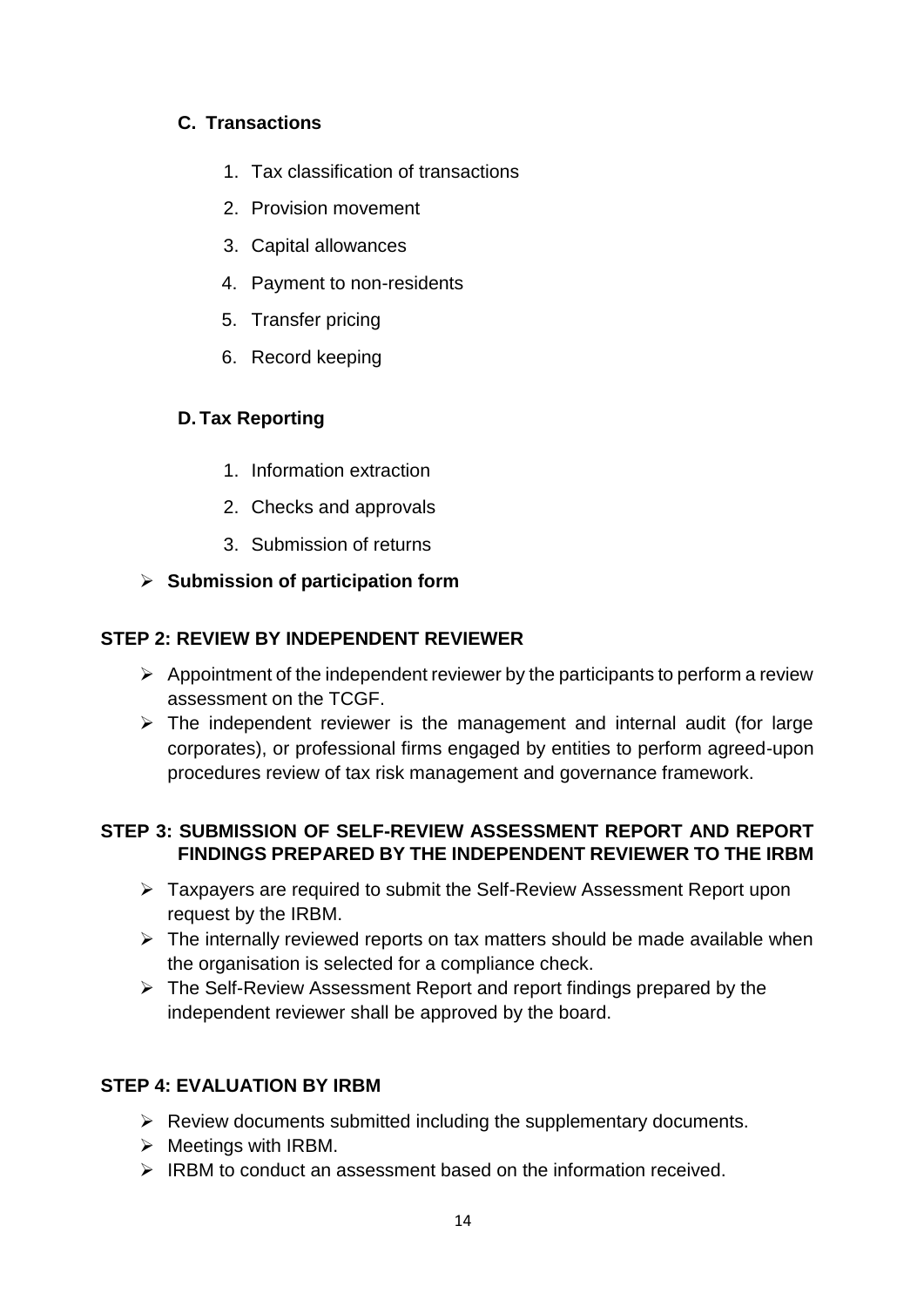### **STEP 5: CONCLUSION OF ASSESSMENT BY IRBM**

 $\triangleright$  Status of the TCGF Programmeme

**\***The flowchart is presented in **APPENDIX 2.**

## **13.SIGNIFICANT AND MATERIAL TRANSACTION APPROVAL PROCESS**

For businesses that need an (unqualified) opinion on the financial statements (annual accounts), the materiality observed by the Tax Administration will generally be lower than the materiality observed by an external account when auditing the annual accounts. A lower degree of materiality means that more substantive procedures must be performed. Depending on the findings on the quality of the internal control and checking systems and the quality of the audit work already carried out, one determines whether such work focusing on actual data should be done.

- 13.1 **Escalation Threshold** (i.e. summary of an acceptable level of tax risk for day-to-day and what requires escalation)
	- Materiality (RM)
	- Approval limits
	- Objective level of tax risk
	- Key sensitive area Offshore expansion/setup, related party transactions, legal/accounting/tax differentials, and financial products.

#### 13.2 **Internal Approval Process**

- Roles and responsibilities
- Timing
- Review by Tax Function approval guidelines
- Decision points
- Chain of reporting
- Requirement for external advice

#### 13.3 **Qualitative Materiality**

Refers to the significance of an identified misstatement and, in particular, the nature of misstatement to lead to an adjustment of a tax return, even when the financial consequences are relatively small.

#### 13.4 **Legislative Change Impact**

The report shall cover any legislative changes that may have an impact on the accuracy and reliability of the organisation's tax reporting.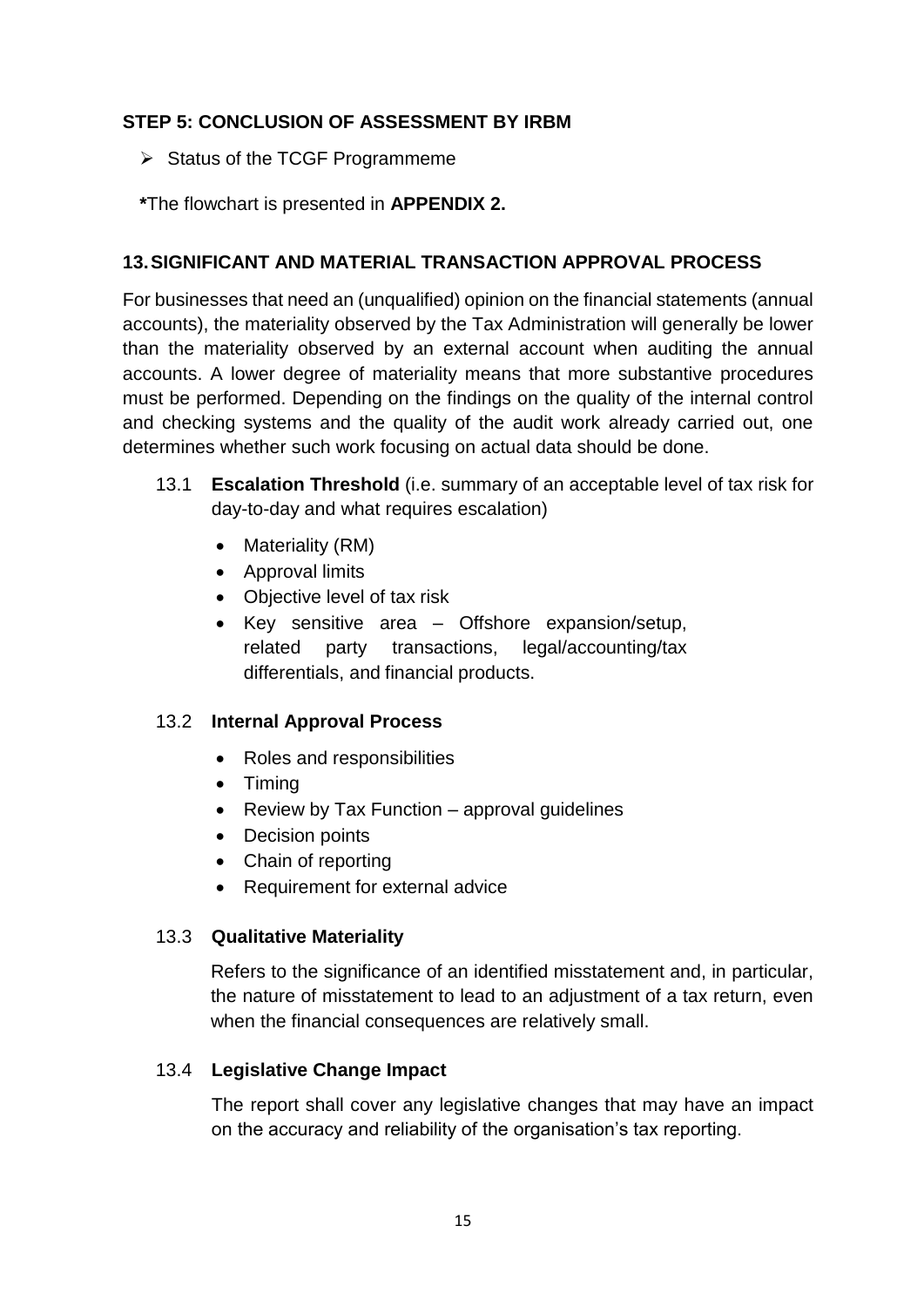## **14.SUPPLEMENTARY DOCUMENTS**

Supplementary document means a document, information memorandum, policy statement, circular, questionnaire, and instruments mentioned herein amending and/or supplementing and/or novating and/or substituting the terms and conditions of this Agreement, either mentioned in this Agreement (e.g. Client Categorization, General Risk Disclosure, Investor Compensation Fund, Order Execution Policy, Conflict of Interest Policy, Contract Specifications, relevant fees, and costs), or otherwise indicated as such by the organisation;

## **Example of Supplementary Documents:**

- Memorandum, policy statement, circular.
- Tax compliance manual explains the flow of accounting information, preparation procedures, and workflow, analytical reviews, and tax disclosure processes
- Tax accounting manual
- Transfer pricing documents
- Related party transaction
- Tax incentive
	- o Application documents
	- o Approval/rejection letter
	- o Appeal for revision
- Significant / material or subsequent event

#### **15. SCOPE / APPLICATION**

Applies to the following types of taxes/tax risks:

- Income tax
- Petroleum tax
- Real Property Gains tax
- Transfer pricing
- Withholding tax
- Tax payment
- Monthly tax deduction of employees (CP39, CP39A), additional monthly deduction (CP38)
- Stamp duty
- Taxation on Labuan Business Activities
- Tax incentives
- Tax strategies
- Public Ruling compliance
- Tax rules and regulations
- Advanced Ruling.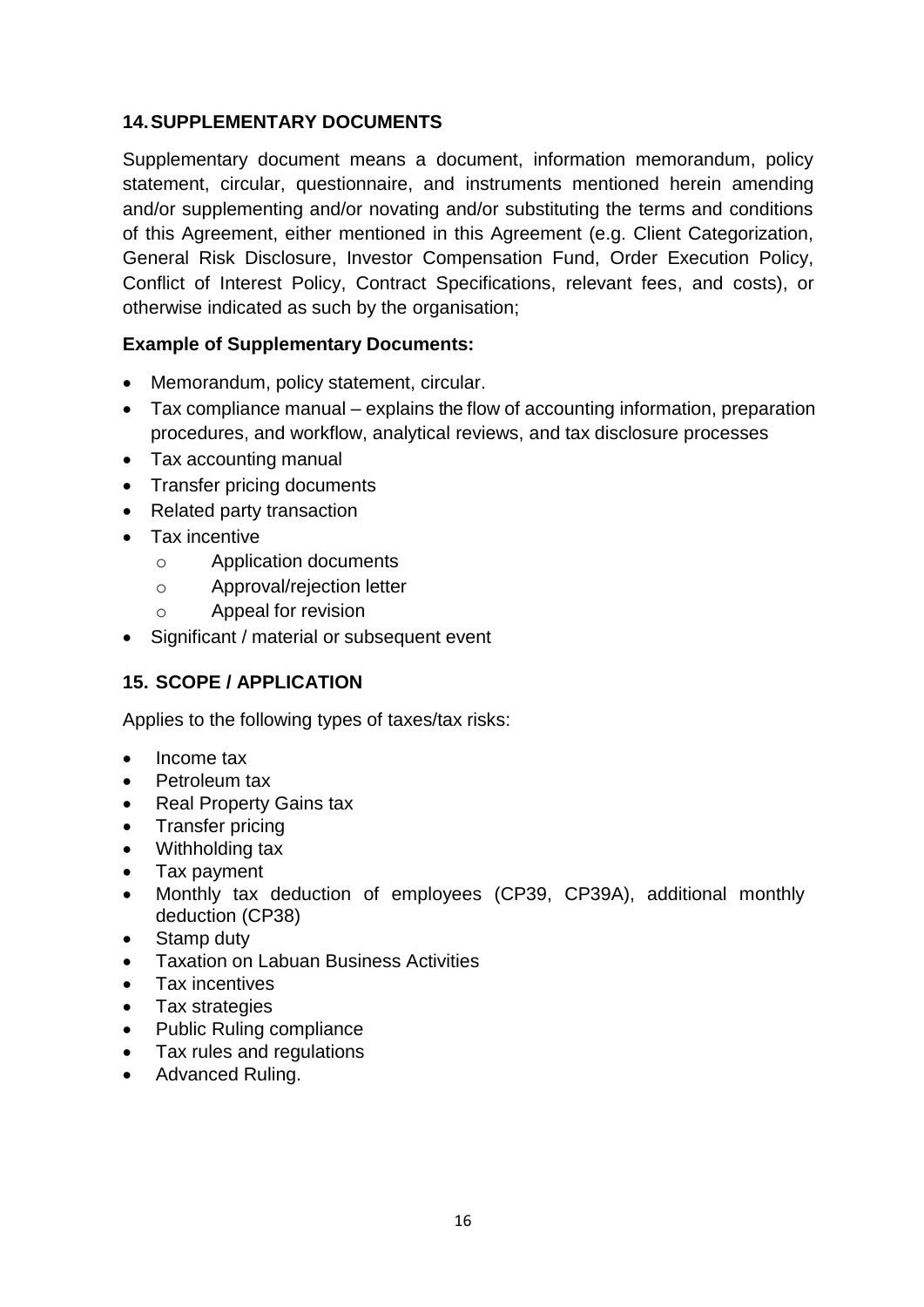#### **16.DISCLOSURE GUIDE**

When reporting how compliance with the tax governance and control framework is evaluated, the organisation can describe the process through which the tax governance and control framework is monitored, tested, and maintained. The organisation may refer to any tax governance, internal control frameworks, or generally accepted risk management principles that are applied to tax.

#### **17. CONCLUSION**

The implementation of the TCG is in addition to the existing tax compliance strategy. It enables IRBM to implement a more effective and efficient tax compliance strategy towards increasing tax compliance among taxpayers under the LSE segment.

#### **18.ENQUIRIES**

Any enquiries regarding these guidelines can be directed to:

Jabatan Pematuhan Cukai, Aras 14, Menara Hasil, Persiaran Rimba Permai, Cyber 8, 63000 Cyberjaya, Selangor.

Phone : 03-8313 8888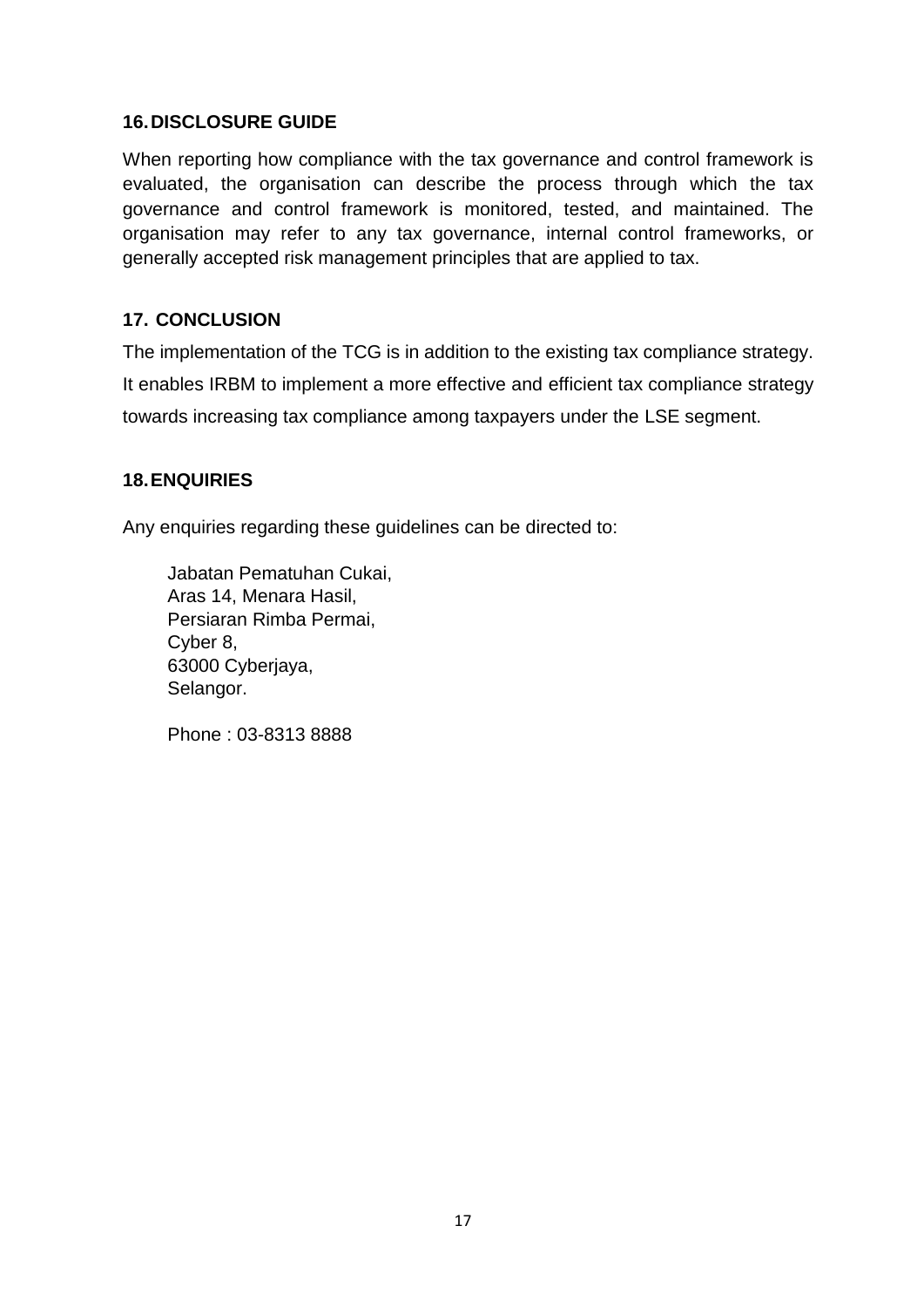APPENDIX 1

# **TAX CONTROL FRAMEWORK**

# **SELF-REVIEW ASSESSMENT CHECKLIST**

| NO.         | <b>ITEMS</b>                                  | <b>YES</b> | <b>NO</b> | N/A | <b>REMARK</b> |
|-------------|-----------------------------------------------|------------|-----------|-----|---------------|
| A           | <b>TAX STRATEGY</b>                           |            |           |     |               |
| 1.          | Strategy #1                                   |            |           |     |               |
| 2.          | Strategy #2                                   |            |           |     |               |
| B           | <b>TAX RISK MANAGEMENT</b><br><b>CONTROLS</b> |            |           |     |               |
| 1.          | Control environment                           |            |           |     |               |
| 2.          | Systems and controls                          |            |           |     |               |
| 3.          | Tax risk management                           |            |           |     |               |
| 4.          | Change management                             |            |           |     |               |
| 5.          | Information                                   |            |           |     |               |
| 6.          | Review assessment                             |            |           |     |               |
| $\mathbf C$ | <b>TRANSACTIONS</b>                           |            |           |     |               |
| 1.          | Tax classification of transactions            |            |           |     |               |
| 2.          | <b>Provision movement</b>                     |            |           |     |               |
| 3.          | Capital allowances                            |            |           |     |               |
| 4.          | Payment to non-residents                      |            |           |     |               |
| 5.          | <b>Transfer pricing</b>                       |            |           |     |               |
| 6.          | Record keeping                                |            |           |     |               |
| D           | <b>TAX REPORTING</b>                          |            |           |     |               |
| 1.          | Information extraction                        |            |           |     |               |
| 2.          | Checks and approvals                          |            |           |     |               |
| 3.          | Submission of returns                         |            |           |     |               |
| E           | <b>MONITORING</b>                             |            |           |     |               |
| 1.          | <b>Tax Registration</b>                       |            |           |     |               |
| 2.          | <b>Tax Filing</b>                             |            |           |     |               |
| 3.          | <b>Tax Reporting</b>                          |            |           |     |               |
| 4.          | <b>Tax Payment</b>                            |            |           |     |               |

\* **This checklist template only serves as a guide and is not strictly enforced.**